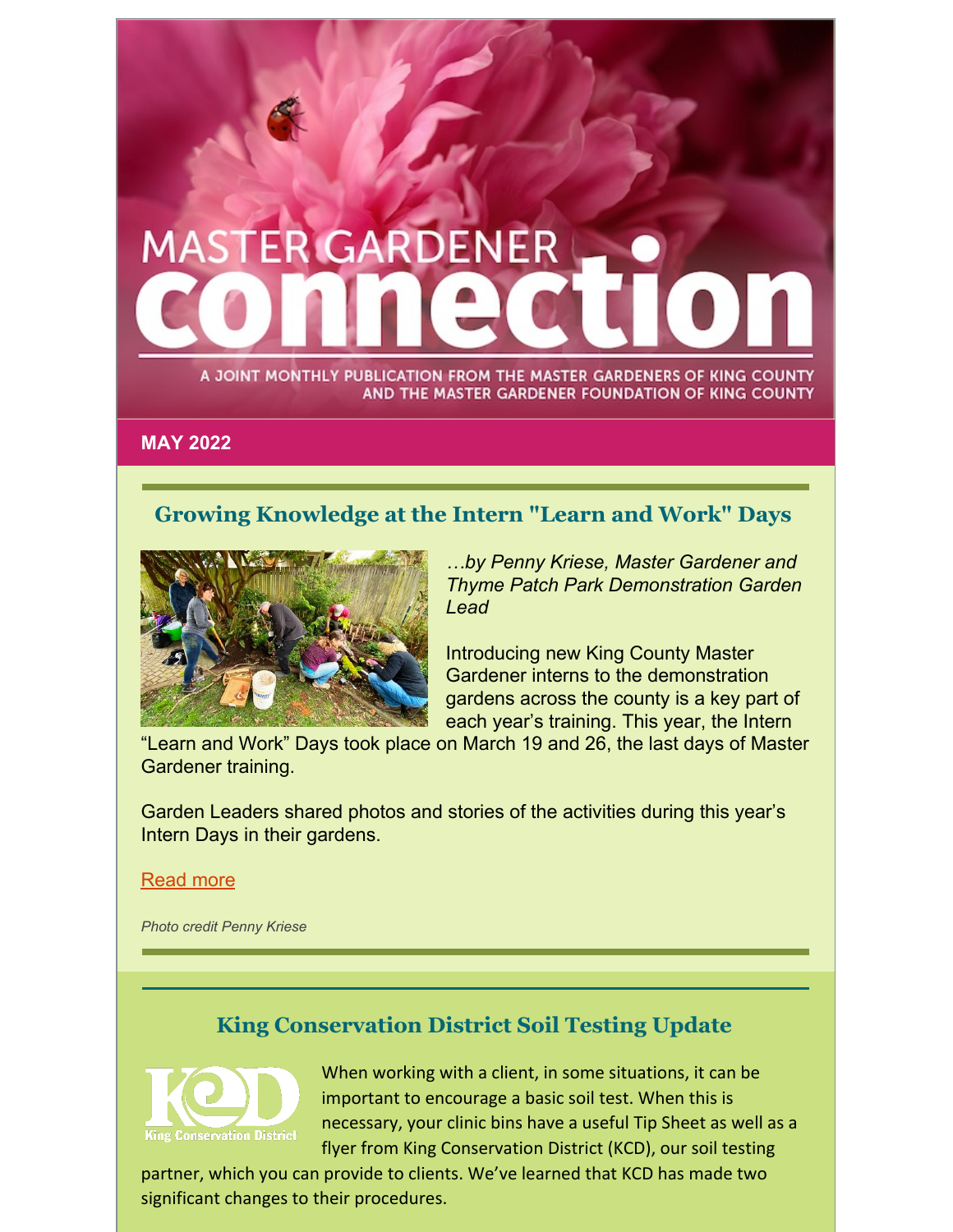- The soil sample size requirement is now three pounds. This is an increase from what it was in the past.
- Each resident in the KCD service area is eligible for a total of five free, basic soil nutrient tests for properties they own or rent. Additional tests are now \$25 (up from \$20).
- As in the past, the cities of Enumclaw, Federal Way, Skykomish, Milton and Pacific are outside the KCD District service area, but their samples can be processed for the \$25 fee.

The link to KCD soil tests on Tip Sheet #1 (Gardening Websites [https://extension.wsu.edu/king/tip-sheet-1-gardening-websites/\)](https://extension.wsu.edu/king/tip-sheet-1-gardening-websites/), and on the KCD soil test flyer in your bins is still [https://kingcd.org/programs/better-soils/healthy-soil/.](https://kingcd.org/programs/better-soils/healthy-soil/) This link will direct to the updated information on the KCD website. Your CICs have been asked to ensure any existing KCD Soil Sample Information flyers have been updated with the new sample size and cost information.

#### *Extend Your Resources*

#### **Discovery reveals how fungi bypasses plant defenses, kills plants**

*...article by Scott Weybright, WSU College of Agricultural, Human and Natural Resources*

A team led by the U.S. Department of Agriculture's Agricultural Research Service and Washington State University researchers has discovered a protein that the fungi, Sclerotinia sclerotiorum, uses to bypass natural plant defenses. Sclerotinia causes damage in more than 600 plant species including many food crops.

Read more about this discovery in the full articl[ehere.](https://news.wsu.edu/news/2022/04/25/discovery-reveals-how-fungi-bypasses-plant-defenses-kills-plants/)

This article was originally published in the*WSU Insider, Washington State University*.

# **Looking for Help With Your Gardening Questions?**

The Plant Answer Clinics and Demonstration Gardens staffed by the WSU Extension Master Gardeners will be opening over the next few weeks. Bring your gardening questions to the Plant



Answer Clinic near you and get expert advice, plant identification, and help with plant problems. WSU Extension Master Gardeners will make recommendations based on scientifically sound gardening principles.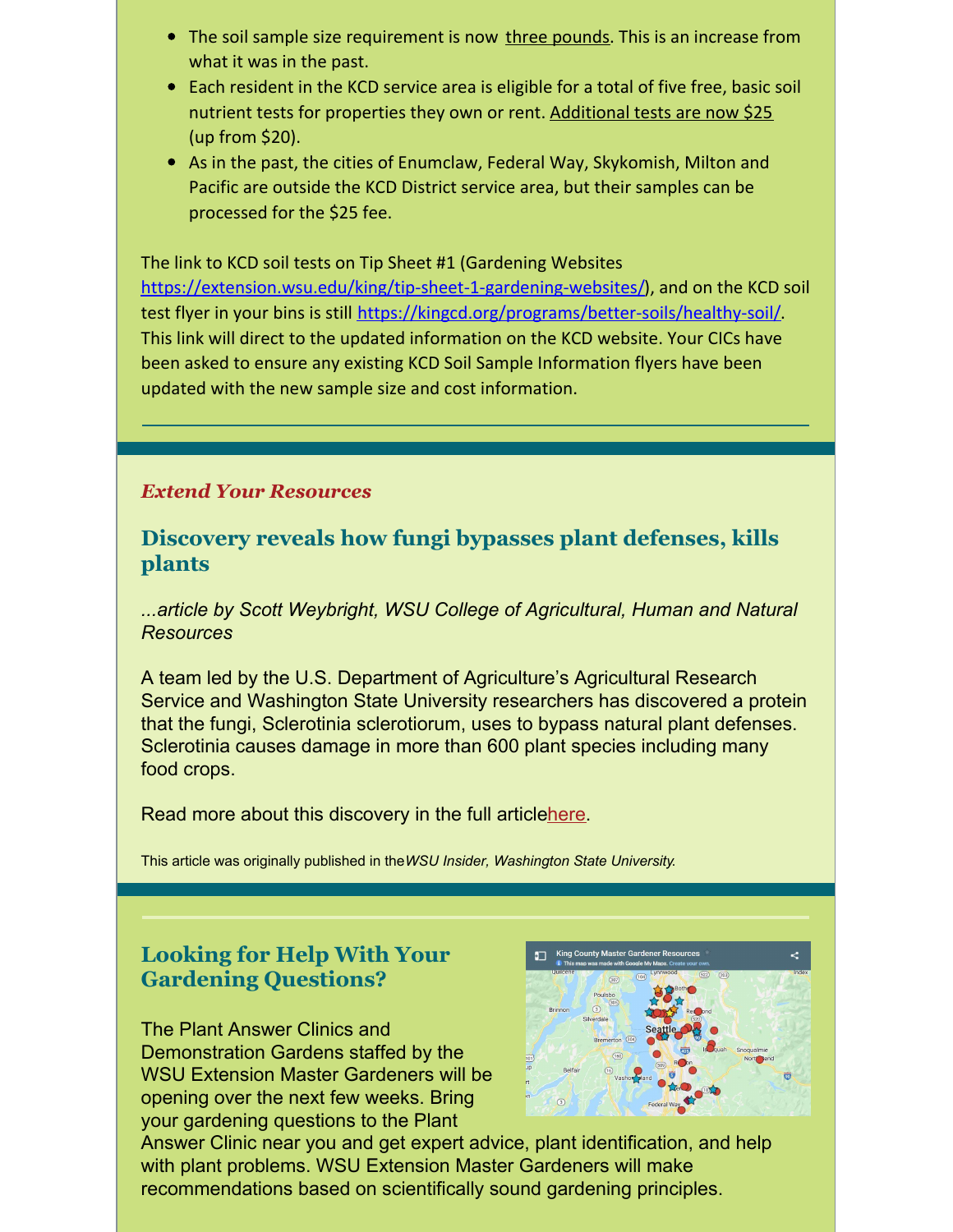See for yourself how to grow your own food and put into practice researchbased gardening guidance. Our demonstration, outreach, and youth gardens offer different experiences.

Use our Map of WSU Extension Master Gardener Clinics and Gardens to locate a clinic or garden near you: [https://mgfkc.org/resources/map-of-mg](https://www.mgfkc.org/resources/map-of-mg-clinics-and-gardens)clinics-and-gardens.

Note that opening days and times vary by location.

**WASHINGTON STATE** 



Please **enter your volunteer hours regularly** on the GivePulse King County Master Gardener site at [https://wsu.givepulse.com/group/453122-WSU-King-](https://wsu.givepulse.com/group/453122-WSU-King-County-Master-Gardeners)County-Master-Gardeners.

Look for KCMG in the webpage title and bookmark the page in your browser so you don't forget.

See the [KCMGs,](https://extension.wsu.edu/king/gardening/king-county-master-gardeners-only/) Only webpage for guides about adding or updating your hours.



#### *Cultivate (More) Knowledge*

#### **What do nutrients do for plants?**

*...blog post by Amanda Ramcharan, Bayer Crop Science*

**Quick Links**

 $\bullet$ 

**EN** 

List

**Explore** 



**[MGFKC](https://www.mgfkc.org/)** 



King [County](https://kingcountymg.org) MG

Become a Master **[Gardener](https://extension.wsu.edu/king/gardening/become-a-master-gardener/)** 

MGF [Washington](http://mgfws.org/) State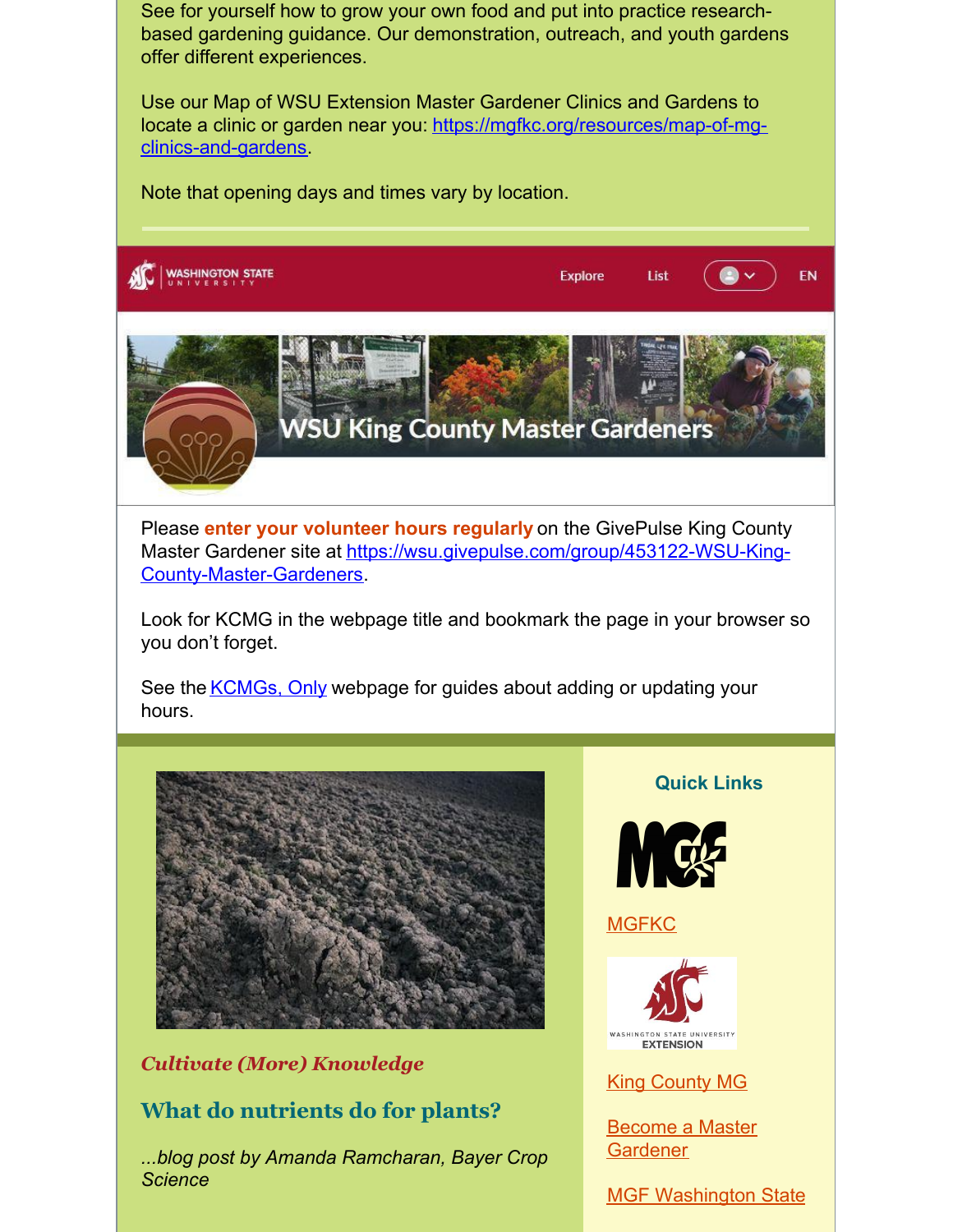

webpages below.

Master Gardener clinic and garden locations using the **[MGFKC](https://www.mgfkc.org/resources/map-of-mg-clinics-and-gardens)** map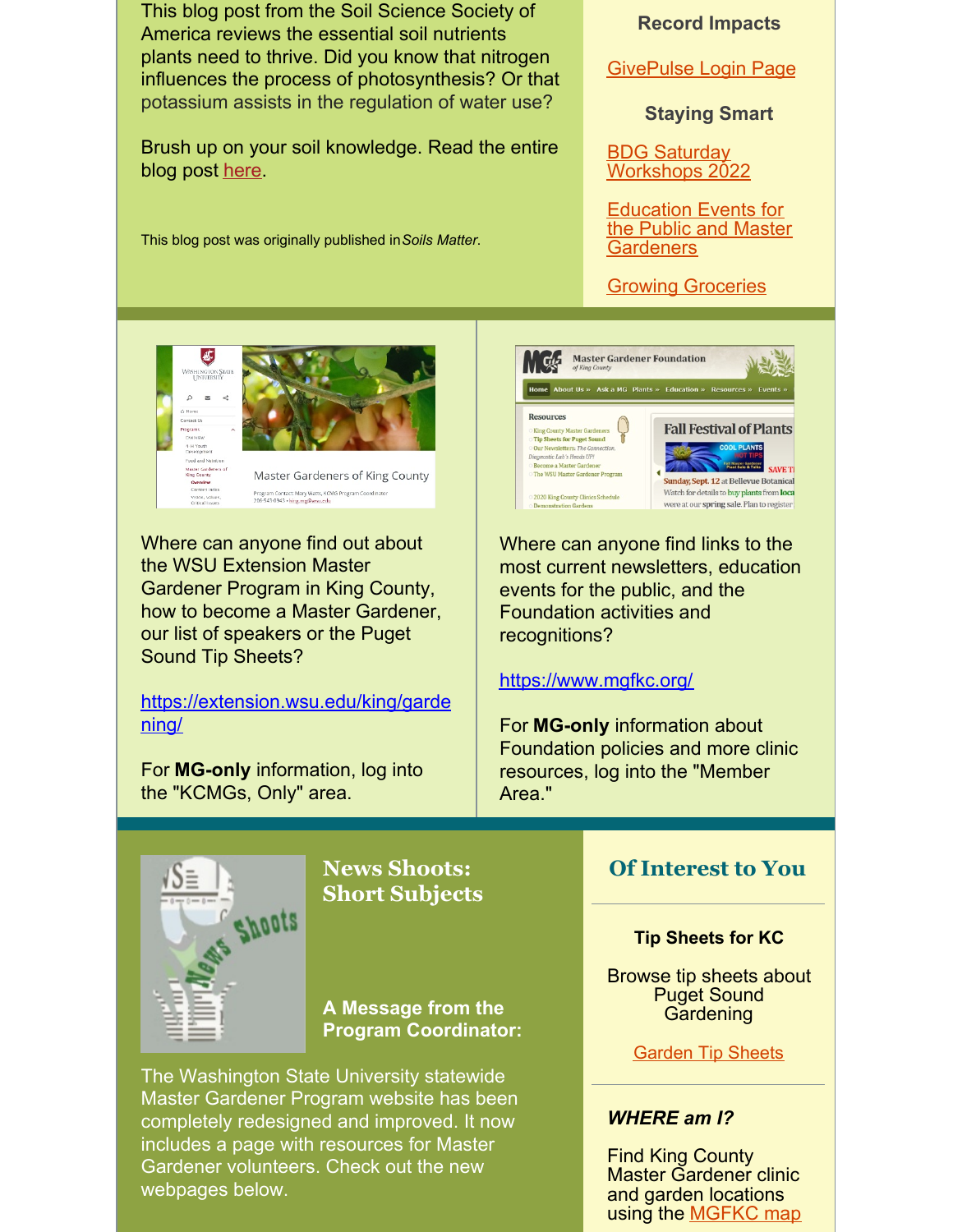# MG Program Main Page:

<https://mastergardener.wsu.edu/>

#### MG Volunteer Resource Page: [https://mastergardener.wsu.edu/resources/for](https://mastergardener.wsu.edu/resources/for-master-gardeners/)master-gardeners/

Celebrate **National Public Gardens Day** on May 14 at the Carl. S. English Jr. Botanical Garden at the Ballard Locks. Stop by the Master Gardener pop-up clinic while you're enjoying the beautiful gardens and other special events from 10:00 a.m. to 2:00 p.m. Find more information about the garden [here.](https://www.ballardlocks.org/carl-s-english-garden.html)

**West Seattle Bee Festival** – May 21. We're hosting an Ask a Master Gardener pop-up clinic at West Seattle's High Point Commons community. We'll start the day at 11:00 a.m. and provide an hour of in-garden advice time answering questions in the P-Patch. At noon, we'll move a few feet and join the Vendor Fair along with organizations who prioritize sustainability, other organizations like ours, and businesses that focus on bees. If you'd like to volunteer, there are a few slots left. Read the event details and sign up [here.](https://www.signupgenius.com/go/60b094aaca92aa6fc1-west)

#### *Master Gardeners: Questions About GivePulse?*

If you have questions about GivePulse, you'll find links to information and instructions in an email from Program Coordinator Mary Watts on November 24 titled "GivePulse: Two Updates and our Top 5 Tips".



Donate to [MGFKC](https://www.mgfkc.org/support-us/donate)

# amazon smile

You can donate .5% of your purchase when you use [AmazonSmile.](https://smile.amazon.com/)

**Thank you.**

# FLORA of the **PACIFIC** NORTHWEST

C. LEO HITCHCOCK & **ARTHUR CRONQUIST** 

#### *Elisabeth C. Miller Library Selection*

# *Flora of the Pacific Northwest: An Illustrated Manual*

*Flora of the Pacific Northwest,*written by botanists C. Leo Hitchcock and Arthur Cronquist, is a comprehensive reference guide of native and introduced vascular plants found throughout the Pacific Northwest. This completely revised second edition, which was published in 2018, has been updated to include 1,000 more taxa and more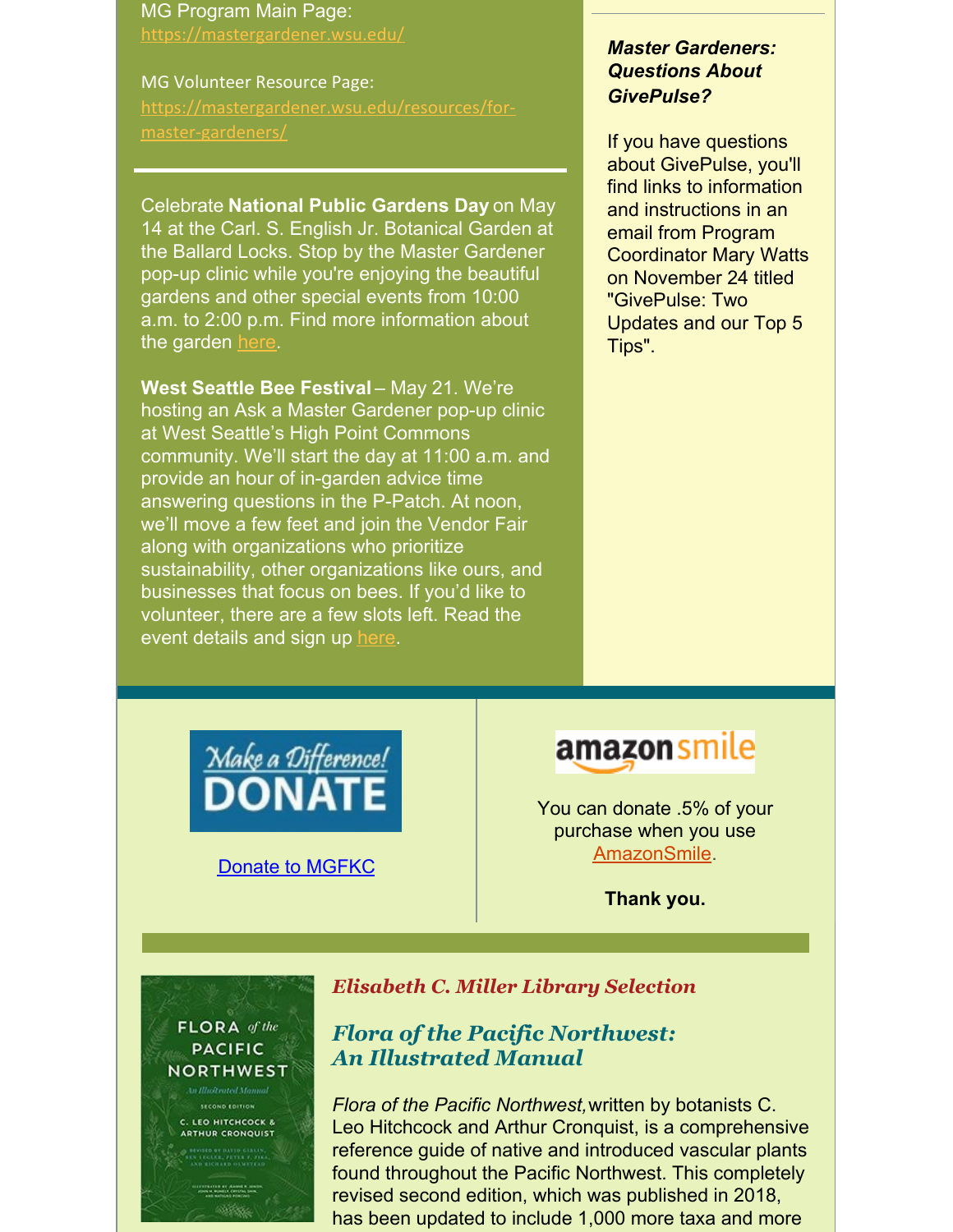than 1,300 more illustrations than the first edition. The species' descriptions and illustrations are embedded within taxonomic keys (an important innovation when the book was originally written in 1973). This is an essential book for both the professional botanist and amateur gardener. Brian Thompson, Curator of Horticultural Literature, reviewed the book.

#### [Read](https://mgfkc.org/wp-content/uploads/2022/05/May-2022-MillerLibrary-Flora-of-the-PNW.pdf) more

# *Continuing Education Opportunities*

# *What Counts as CE?*

Classes that will improve a volunteer's knowledge and skill base for performing work as a horticultural advisor and serving as a resource on issues of sustainable gardening for home gardeners.



### *Staying Smart! Education Opportunities*

Master Gardeners can earn Continuing Education credit from a wide selection of online classes, webinars, and online workshops. Check out the offerings on the MGF Education page: [https://www.mgfkc.org/education](https://www.mgfkc.org/education/)

#### *Growing Groceries Classes*

Growing Groceries classes are Wednesdays, 7:00 p.m. to 9:00 p.m. Please visit the Growing [Groceries](https://www.mgfkc.org/education/growinggroceries) page for information and registration for all classes.

**May 4: Integrated Pest Management: Bugs, Beneficial Insects and Plants that Support Them**, presented by Master Gardener Brandon Bray.

**May 18: Summer and Winter Squash, Beans & Corn**, presented by Master Gardeners Emile Castle and Carol Johnson.

**June 1: Global Vegetables**, presented by Master Gardeners.

#### *Bellevue Demonstration Garden Workshops*

Workshops are Saturdays, 9:30 a.m. to 10:30 a.m. Pre-registration is required. For information and details, please visit [https://www.mgfkc.org/education/bdg](https://www.mgfkc.org/education/bdg-workshops)workshops.

**May 14: Perennials for Year-Round Color**, presented by Master Gardener Cleo Raulerson.

**May 21: Gardening with Children**, presented by Master Gardener Pauline O'Rourke.

**June 4: Growing Roses**, presented by John Hamerling, Master Rosarian.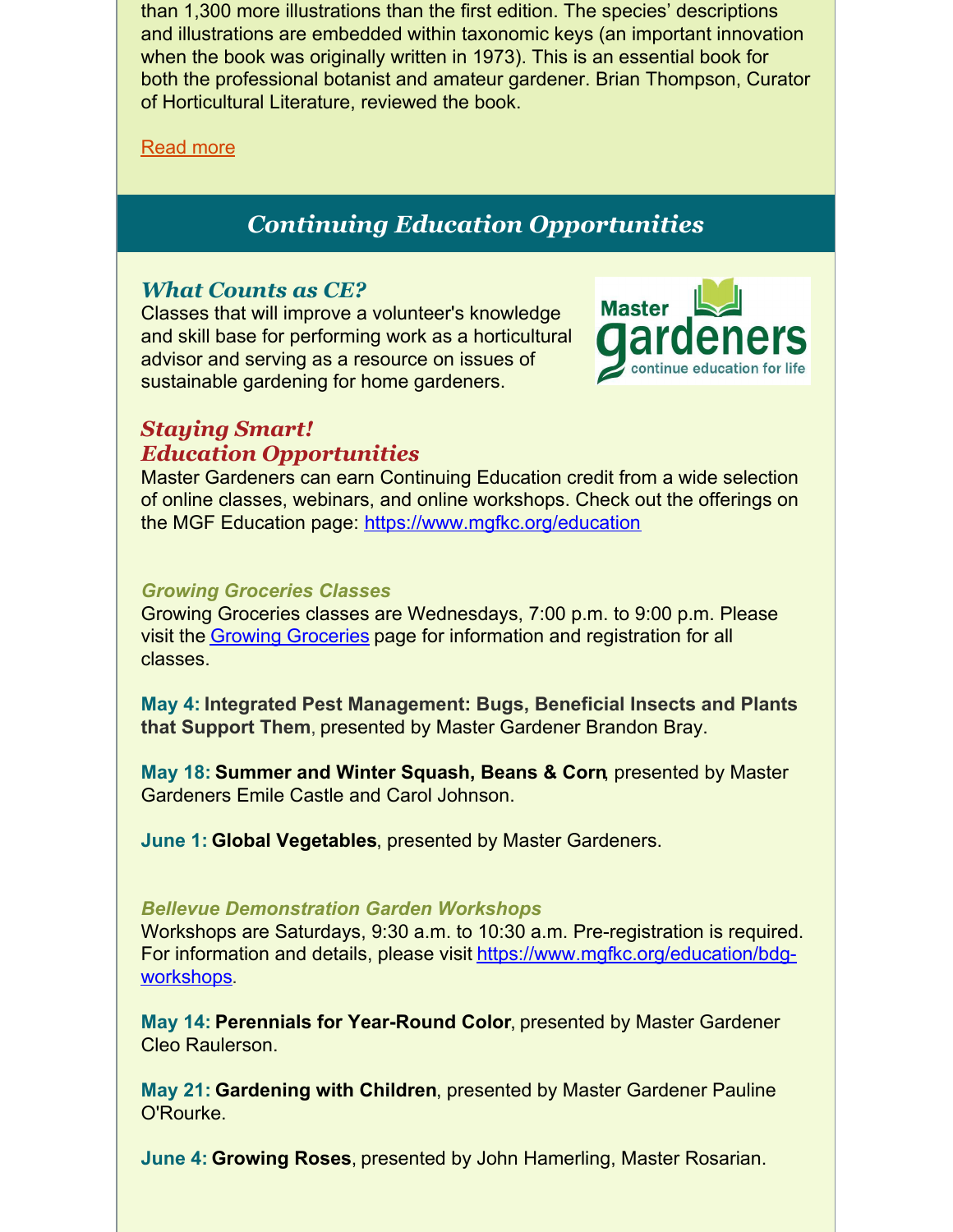*Washington State University Clallam County Extension*

**June 9: Tips for Diagnosing Tomato Plant Problems to Set You on Your Way Towards Solving Solanaceous Crop Problems**, presented by WSU Extension Diagnostician Jenny Glass. Find more information [here.](https://extension.wsu.edu/clallam/event/green-thumb-lecture-series-june-9-2022/)

#### *Bellevue Botanical Garden*

BBGS members receive a 30% discount on most webinars, lectures and classes. More information at [https://bellevuebotanical.org/learn/?all-events.](https://bellevuebotanical.org/webinars/)

**May 5: Fall and Winter Edibles** presented by gardener and author Bill Thorness.

**May 18: Hardy Orchids in the Garden: At the Intersection of Beauty and Conservation**, presented by Peter Zale, Ph.D.

**June 2: The History and Art of Bonsai**, presented by Master Gardener Bruce Williams. *(King County Master Gardeners may sign up for this class at a discounted rate of \$10.50. The discount is for this class only.)*

#### *Washington Native Plant Society*

**May 5: Update on the Seattle Area Sword Fern Die-off**, presented by Dr. Tim Billo, lecturer with the University of Washington Program on the Environment. This free event will be offered online via Zoom. Please register to attend through the event web page: [https://www.wnps.org/cps](https://www.wnps.org/cps-events/calendar/1555)events/calendar/1555

*Future File* **September 29 - October 1, 2022:** WSU Master Gardener Advanced Education [Conference,](https://mgfws.org/) at the Olympia Hotel at Capitol Lake in Olympia, Washington. Registration opens May 1, 2022.



# *Events and Coming Attractions*

**MGFKC Board Meeting** on Thursday, May 12, from 7:00 p.m. to 8:30 p.m. online Zoom meeting. Information and details at [http://www.mgfkc.org/events/mgfkc](https://www.mgfkc.org/events/mgfkc-meetings)meetings. Zoom Meeting -https://us06web.zoom.us/j/88172076722 Meeting ID: 881 7207 6722 One tap mobile - +12532158782,,88172076722# Dial in - +1 253 215 8782 Meeting ID: 881 7207 6722

Celebrate **National Public Gardens Day** on May 14 at the Carl. S. English Jr. Botanical Garden at the Ballard Locks. Stop by the Master Gardener pop-up clinic while you're enjoying the beautiful gardens and other special events from 10:00 a.m. to 2:00 p.m. Find more information about the garden [here.](https://www.ballardlocks.org/carl-s-english-garden.html)